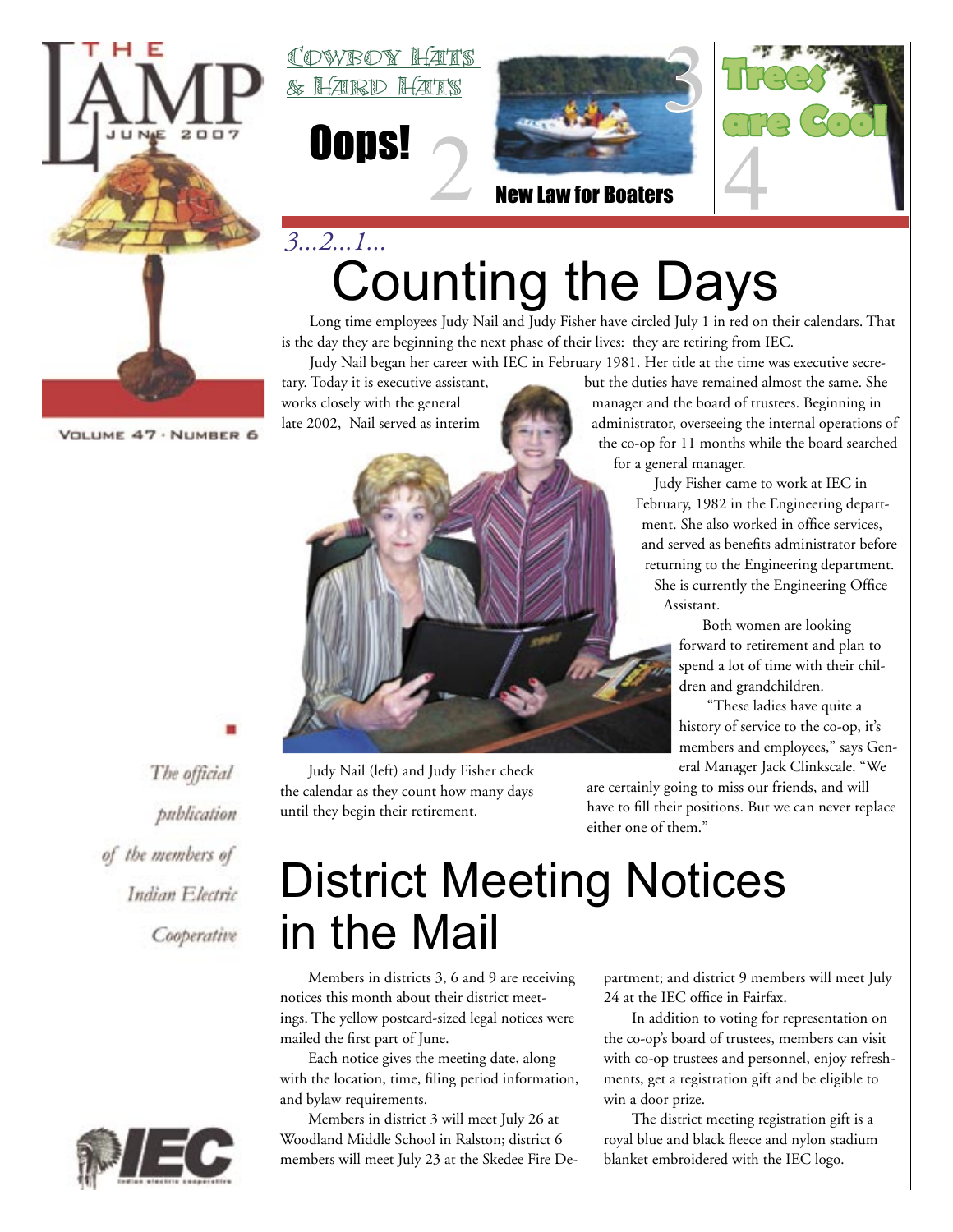### Cowboy Hats & Hard Hats

# Oops! *by Jack Clinkscale, General Manager*

"Oops" is not generally a word I want

to hear. It normally means a mistake or an accident has occurred that will require corrective action. Around my house, it usually means I am going to have to repair something or buy another one. That is why I cringe when I hear the expression.

IEC is in the process of installing an automated meter system throughout our entire system. This means installing new software and replacing all 18,500 meters throughout the entire IEC system with new electronic meters. When the project is completed, all meters will be read from our office in Cleveland. Any meter on the system can be read almost instantaneously at any time.

As you can imagine, a project of this magnitude takes careful planning. Before the project began, we had some meters read by cooperative personnel, some read by members, some read by independent contractors and a few read electronically. Many planning sessions were held to make this

E

transition to modern, efficient technology as seamless as possible.

First, we needed to arrange strategic dates with KAMO – our wholesale power supplier – to install fiber optic cable in our substations to transmit meter data to our office. Then we needed to notify members when we would be in their area changing meters, and how we should coordinate the transition from the old meters  $\left\langle \right\rangle$  to that of the new meters so consumers would not get a bill for an unusually long or short period of kWh usage.

With the many different methods currently being used to read meters and three different billing cycles, this took a good amount of planning.

Despite our best efforts, the project did not begin as smoothly as we would have liked. Initially, we failed to notify members in a timely manner when their meters would be changed out. We also failed to coordinate the readings, which resulted in some members receiving a bill for usage covering

a short period and some for a long period. Couple this with extremely cold weather at the start of the project, and the result was some members received an unexpected large power bill.

We have learned our lesson and the project is now proceeding well. We sincerely apologize for any inconvenience this may have caused any of you.

This project began with an "oops" but the problems have been corrected and the results will be well worth the effort. The new automated meter reading system will provide many benefits to you for years to come. I hope I don't hear the word "oops" for a long, long time.



#### **INDIAN ELECTRIC COOPERATIVE, INC.**

**Office Hours** 7:30 a.m. – 4:00 p.m. (Monday - Friday) (918) 358-2514 www.iecok.com

**To Report an Outage** (918) 358-2514 or 1-800-482-2750

**To Report Meter Readings**  (918) 295-9520

#### **Board of Trustees**

| <b>Bill Boone, President</b>       | <b>District 7</b> |
|------------------------------------|-------------------|
| <b>Robert Burk, Vice-President</b> | <b>District 1</b> |
| Greg Fielding, Sec.-Treas.         | District 8        |
| <b>Mike Spradling</b>              | <b>District 2</b> |
| <b>Berry Keeler</b>                | District 3        |
| <b>Wanda Foster</b>                | District 5        |
| Loris Peckenpaugh                  | District 6        |
| <b>Rock Reese</b>                  | District 9        |

Jack Clinkscale, General Manager Kay Rabbitt-Brower, Editor

*The Lamp* (USPS 942-940) is published monthly by Indian Electric Cooperative, Inc., P.O. Box 49, Highway 64 Southeast, Cleveland, Oklahoma 74020 for the interest of its membership. Subscription price was \$0.17 per month in 2006. Periodical postage paid at Cleveland, Oklahoma and additional mailing offices.

- Postmaster: Send address changes to The Lamp, P.O. Box 49, Cleveland, OK 74020.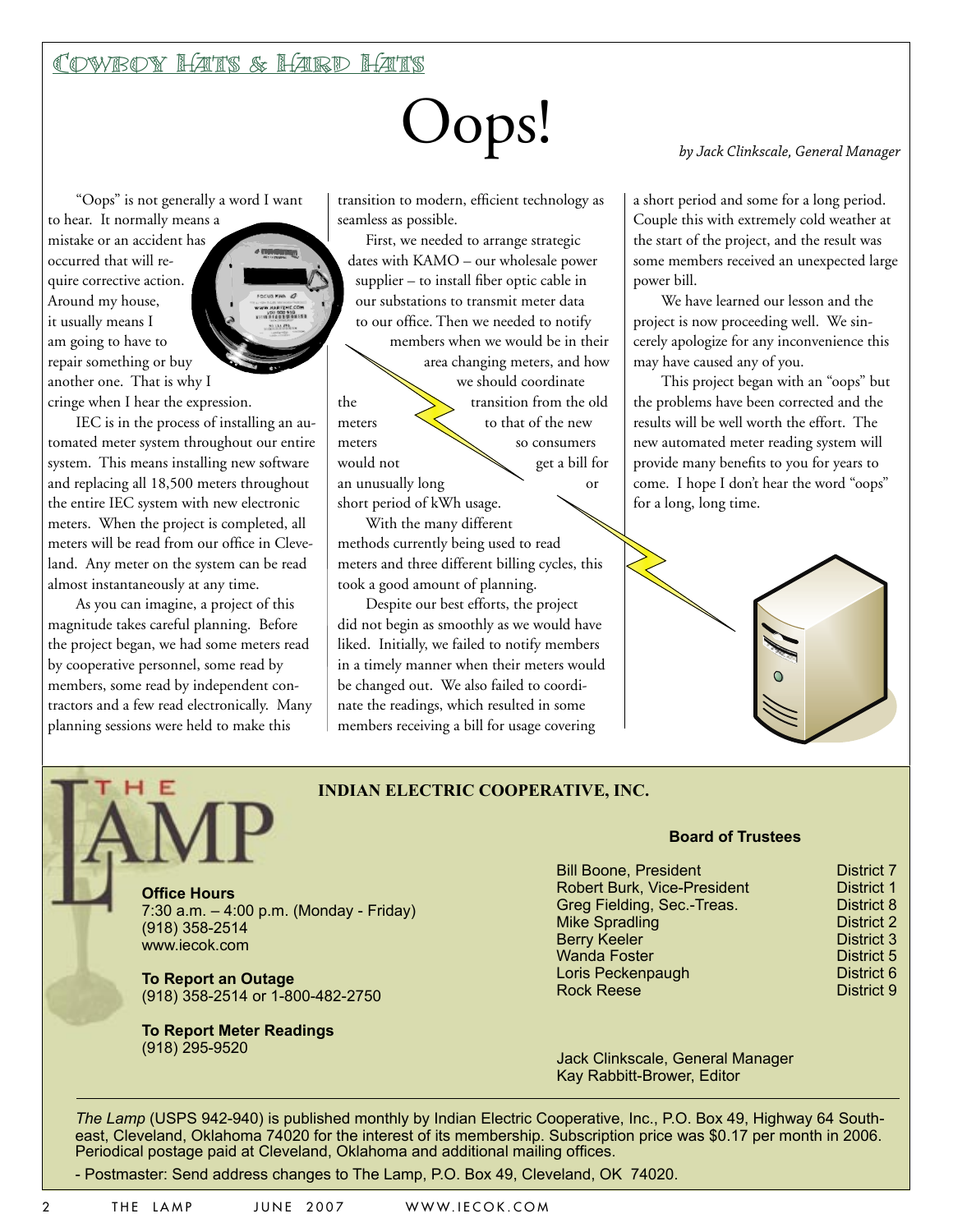# **Boat Smart** from the Start

New Oklahoma boating law requires boat and personal water craft operators between 12 and 16 years old to complete an approved Boat Safety Course (6 hours) before being able to operate a boat on Oklahoma waters. Anyone 16 years old and older must carry their photo identification when operating a boat or personal water craft.

To enroll in a free boat safety course, offered by the Oklahoma Highway Patrol, go to www. OKBoatEd.com.



Also, check with your insurance company to discuss any discount you might be eligible for once you satisfactorily complete the course.

## Easy Summer Cooling Tips

If your home is too hot in the summer, there are many ways you can help keep heat out of your house. Planting trees, for instance, is one of the best ways to diffuse the hot summer sun before it enters your home. But a surprising amount of heat comes from inside your home.

The biggest sources of internal heat gain are lights and appliances. Reducing their use will save electricity and keep your home cooler. In humid climates, moisture that is released by cooking, bathing, and other activities will also make it harder for air conditioners to cool your home. A drier home feels more comfortable.

Here are some easy ways to keep cool in the summer:

• Replace standard incandescent light bulbs with compact fluorescent light bulbs. The electricity used by standard bulbs produces 10 percent light and 90 percent heat. Also, compact fluorescent lights are cheaper to operate.

• Schedule heat-producing chores like baking or doing the laundry after the hottest part of the day.

• Install an insulating jacket on your water heater.

• Use kitchen and bathroom fans to remove heat and moisture during and after cooking and bathing.

• When replacing appliances, buy those with the Energy Star® label. These appliances conserve energy and release less unwanted heat.

• If you are home during the day, use a room fan to create a cooling breeze.

• If you live in an area where evenings are cool, don't forget about the cheapest cooling method of all. Open your doors and windows, or run window fans. This will move cool evening air through your home for almost no cost.

Céntréhimen Cachile

The entire state is celebrating! And we want to help you promote your Centennial event. Send us the name of the event along wth pertinent data such as the date, time, location, admission charge, and a phone number. We need it no less than eight weeks before the event. That information will appear in *The Lamp* through the December issue, with the exception of our annual report.

Send the information to Lamp Editor, Indian Electric Cooperative, P. O. Box 49, Cleveland, OK 74020, or to TheLamp@IECOK.com.